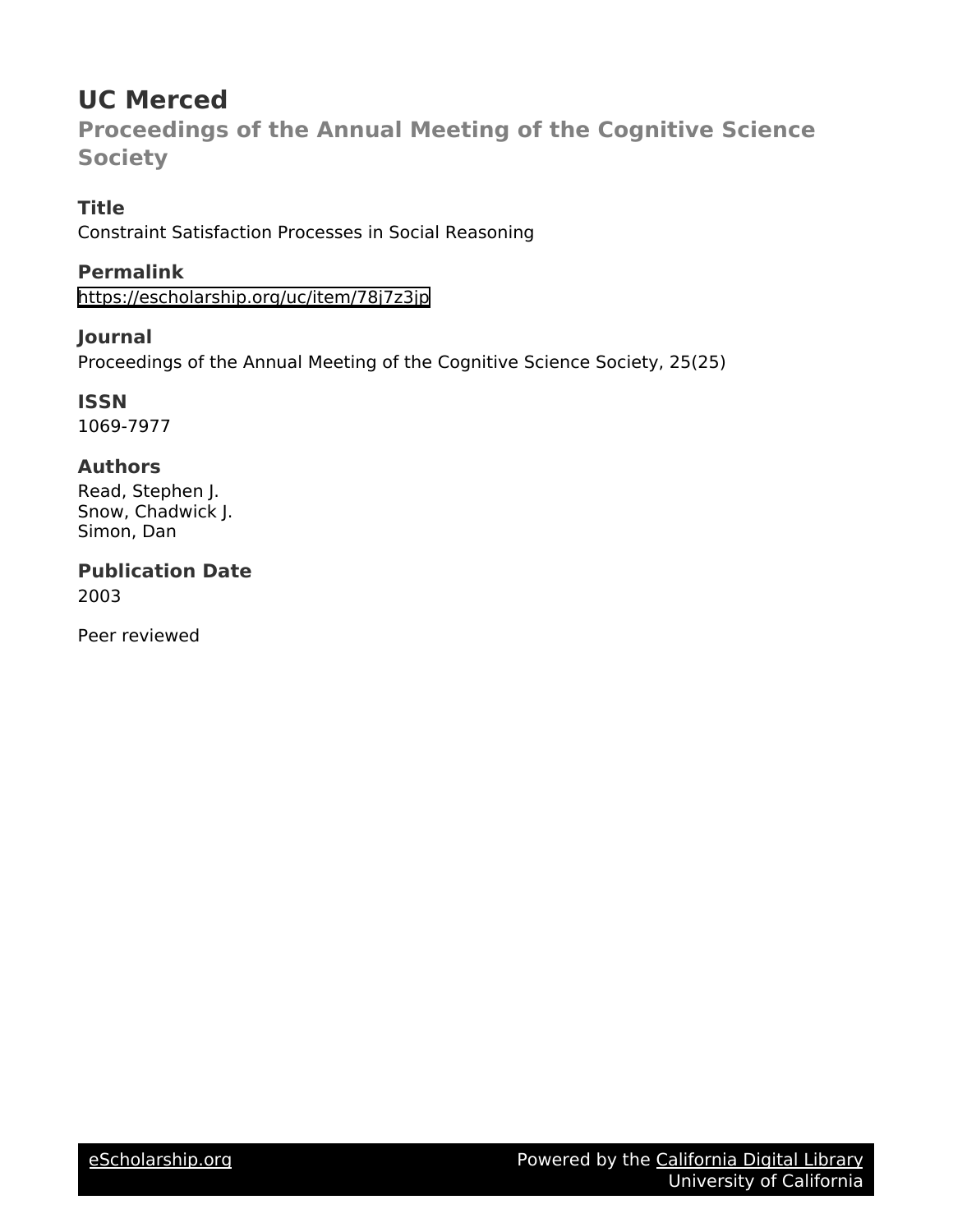### **Constraint Satisfaction Processes in Social Reasoning**

**Stephen J. Read (read@usc.edu)**

Department of Psychology, University of Southern California, Los Angeles, CA 90089-1061

### **Chadwick J. Snow (csnow@usc.edu)**

Department of Psychology, University of Southern California, Los Angeles, CA 90089-1061

#### **Dan Simon (dsimon@law.usc.edu)**

University of Southern California Law School, Los Angeles, CA 90089

#### **Abstract**

We show that constraint satisfaction processes (coherence based reasoning) play an important role in social reasoning, and that social reasoning violates key assumptions of classic models of judgment and decision-making. Constraint satisfaction models predict a bi-directional flow of influence between evaluations of evidence for a judgment and the judgment itself, such that an evolving judgment can influence the evaluation of evidence. In contrast, models of judgment and decision-making, such as Bayesian models, SEU and Information Integration Theory assume that the direction of influence is only from the evaluations to the judgment. We examined two very different social reasoning tasks, a judgment about whether a young dating couple would get married, and a legal case about the guilt of a defendant charged with murder. In both studies, subjects exhibited strong coherence effects, such that the evaluation of evidence shifted over time to become more coherent with the final judgment. We note the similarity of constraint satisfaction models to classic cognitive consistency theories in social psychology, such as Cognitive Dissonance Theory.

#### **Introduction**

Everyday social judgments, such as whether a couple we know is likely to get married or whether someone is guilty of a crime, often rely on integrating multitudes of pieces of evidence and inferences to arrive at a choice. Despite the ubiquity and importance of these kinds of judgments, the reasoning processes underlying them are not well understood.

The aim of the current research is to shed further light on these kinds of reasoning processes. We propose that reasoning in these kinds of social judgments can be understood in terms of constraint satisfaction processing (Holyoak & Simon, 1999; Holyoak & Thagard, 1989; McClelland & Rumelhart, 1986; Read & Miller, 1994; Read, Vanman, & Miller, 1997; Thagard, 1989, 2000). In a constraint satisfaction network, nodes (representing concepts) have positive and negative links with each other, representing the nature of the relationships among them. Activation spreads through such a network so as to satisfy the constraints imposed by the relationships and the activation of the concepts, and maximize the coherence or Harmany (Thagard, 1989) of the network (or alternatively, minimize its energy (Hopfield, 1984).

We explicitly contrast the predictions of such constraint satisfaction or consistency models with classic models of decision-making, such as Norman Anderson's (1996) Information Integration Theory (IIT), Bayesian decision models, and Subjective Expected Utility Theory (SEU). At the core of Information Integration Theory is the tenet that human cognition can be described by simple algebraic rules: judgments of complex phenomena are the mathematical product – typically a weighted average – of the respective psychological valuations. Bayes theorem is based on the sequential multiplication of probabilistic values and SEU is based on the multiplication of probabilities and utilities.

IIT explicitly (and the other models implicitly) assume two central syntactic rules. The first is *meaning invariance*: each piece of evidence is evaluated on its own terms, and is not affected by the other pieces of evidence (unless there is a pre-existing relationship of interdependency). The second rule, *valuation-integration independence*, posits complete separation between the processes of evaluation and integration; the evaluation of a piece of evidence is assessed independently from how it is combined to form the ultimate conclusion.

This pair of rules logically implies what we describe as the property of uni-directionality: inferences flow from the individual pieces of evidence towards a computed judgment, but the evaluation of the evidence should not be affected by the emerging conclusion (valuation-integration independence), and there should be no interactions among the pieces of evidence (meaning-invariance). In contrast to these assumptions of the classic models, we will show that decision-making in these kinds of tasks proceeds *bidirectionally*. That is, not only does the evidence influence the conclusions, but at the same time, the emerging conclusion affects the interpretation of the evidence. Such a finding would be consistent with cognitive consistency and constraint satisfaction models, but strongly inconsistent with IIT, SEU theory, Bayesian models, and with other classes of models that make the same assumptions.

We also examine the possibility that decision-making affects not only the specific evidence relevant to the task, but also related beliefs. Constraint satisfaction models raise the possibility that changes in the evaluation of evidence may also affect the associated beliefs that are used to interpret the evidence.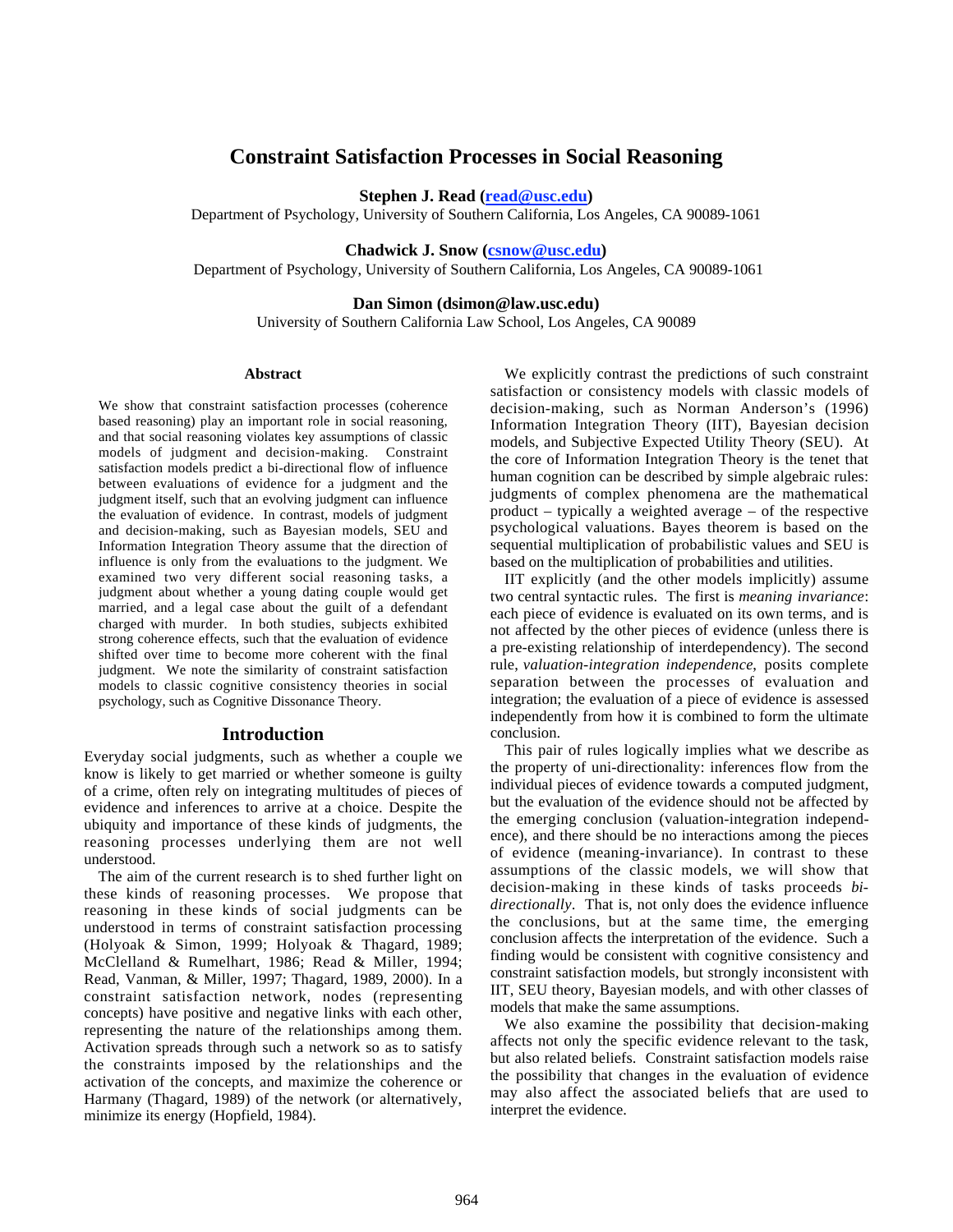#### **Cognitive Consistency Theories and Constraint Satisfaction**

One strand of research that earlier attempted to explore processing in such tasks involving multiple variables was cognitive consistency theories, such as Heider's balance theory (1946, 1958), Festinger's Cognitive Dissonance Theory (1957) and a number of neo-balance theories (Abelson & Rosenberg, 1958; Cartwright & Harary, 1956). At the heart of cognitive consistency theories is the Gestaltian tenet that human cognition proceeds by mutual interaction among pieces of psychological knowledge (Asch, 1946; Wertheimer, 1922).

Cognitive consistency theories were animated by four principles of structural dynamics. First, cognitive states are determined holistically through the interaction of cognitive elements, rather than elementally. Second, structural properties are dynamic -- the interrelation of cognitive elements generates forces that determine the configuration of the structure. Third, the dynamic character of mental processes is such that they tend to settle at states of "good" structural properties, namely "Prägnanz" (Wertheimer, 1923), "good figure" (Heider, 1960), consonance (Festinger, 1957), or equilibrium (Rosenberg & Abelson, 1960). These are quite similar to ideas of coherence found in work on constraint satisfaction networks (e.g., Thagard, 1989, 2000). Fourth, and most pertinent to the current experimental project, these dynamical changes that occur at the structural level often involve changes, or "reconstructions" (Rosenberg & Abelson, 1960) of the cognitive elements, which may involve such things as changes of meaning of elements or the introduction of new elements.

This fourth aspect is of crucial importance to the proposed understanding of human cognition: reasoning tasks that require the integration of multiple pieces of evidence into a global judgment entail not only making inferences from the evidence to the conclusion, but they also entail reverse effects, by which the structural forces that push the system towards *good form* impose changes on the values of the evidence itself. Hence, the dynamical character of cognitive consistency theories can be characterized as operating in a bidirectional manner – from evidence to conclusions and from conclusions back to evidence (Read, Vanman, & Miller, 1997; Holyoak & Simon, 1999; Simon & Holyoak, 2002).

Readers should recognize these principles from recent work in cognitive science on coherence based and constraint based reasoning. Read, Vanman, and Miller (1997) have extensively discussed the similarities between the Gestalt principles that formed the basis of much of social psychology and constraint satisfaction processes.

Cognitive consistency theories were developed as part of an attempt to develop a general theory of cognition. However, they were crippled by their inability to represent rich and complex phenomena, and by the lack of a formal model for evaluating and computing consistency (Read & Miller, 1994; Read, Vanman, & Miller, 1997). As a result, work on cognitive consistency theories largely came to a standstill by the early 1970s. However, several authors (e.g., Read & Miller, 1994; Read, Vanman, & Miller, 1997; Shultz & Lepper, 1996, 1998; Spellman & Holyoak 1992)

have recently demonstrated that constraint satisfaction processes provide an explicit computational realization for these classic consistency theories.

#### **Goals**

The primary objective of the current research is to illuminate the nature of making decisions that are based on multiple judgments and inferences. Specifically, we intend to test whether the process can be understood as governed by the Gestaltian principles of structural dynamic models. Such a finding could support an extension of the classic cognitive consistency theories to larger, semantically rich, and more complex tasks than previously conceived. This examination will also help determine whether the process conforms to the syntactic rules of meaning invariance and valuation-integration independence, or whether it is better characterized as a coherence-driven construction of the cognitive representation.

In the following experiments, participants were asked to evaluate a number of pieces of evidence and background knowledge, first in isolated vignettes that shared no apparent relationship, and then again as pieces of an overall case about which they were to make a decision.

In Study 1, the materials recounted a variety of facts about the relationship of a young dating couple (Jenny and Mark) and participants were to judge whether they thought the couple would stay together and get married or would split up, and they were also asked their evaluation of the recounted facts. In Study 2, the materials recounted a murder case against a defendant, Tim O'Reilly, and participants were to decide whether the defendant was guilty or innocent of the murder, and to indicate their evaluation of the pieces of evidence presented in the case. In both experiments there was sufficient ambiguity so as to support either outcome.

If reasoning in this task can be characterized by a constraint satisfaction process, we would expect that the evaluation of the evidence would shift toward providing support for whichever judgment was made. Thus, in both studies we would expect that the evaluations of the evidence would shift from pre test to post test to become more coherent with the final judgment.

### **Study 1**

#### **Method**

**Participants**. 183 people participated in this study through the WWW. Ads were posted on the website "About.com". To attract participants, an entry in a \$200 lottery was given to each participant (odds of winning 1/200). Participants ranged in age between 18 and 65 with a mean of 38.

**Procedure.** After reading and accepting the online informed consent, participants either moved immediately to the first set of materials or were first told that their ability to accurately determine whether Jenny and Mark stayed together or split up would be diagnostic of their level of social intelligence. We hoped that this would motivate people to think harder about the material so that we could see if greater motivation would lead to stronger coherence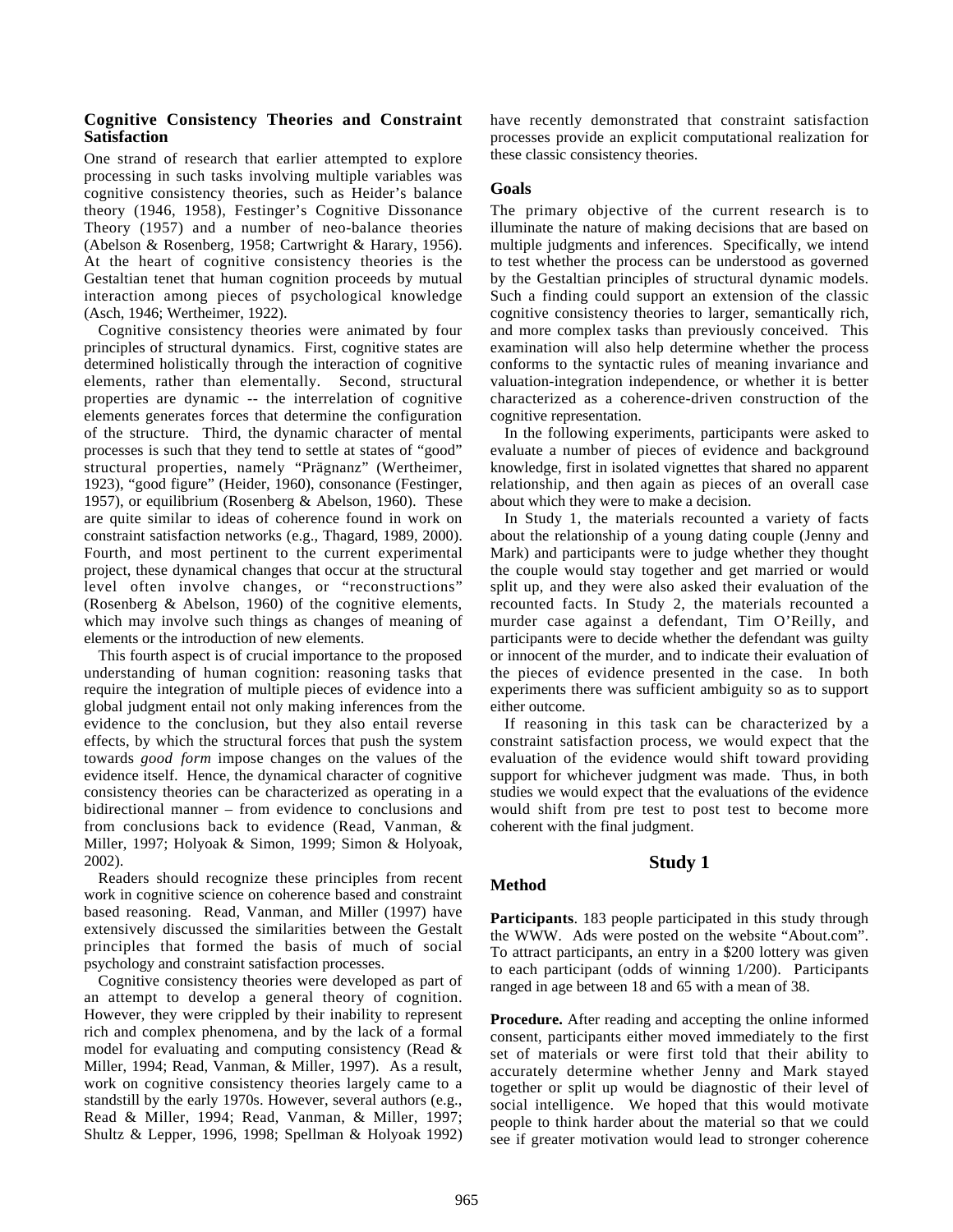effects.

All participants were presented with a series of web pages containing the materials. The sequence of presentation involved two online questionnaires separated by a distracter task containing 20 verbal analogies. Once all of the materials had been completed, participants completed a series of demographic questions.

The first questionnaire, consisting of a series of unrelated vignettes involving people in romantic relationships and people in legal disputes, contained 1 to 4 questions related to each vignette. Participants responded to these questions using an 11 point scale ranging from –5 (strongly disagree) to +5 (strongly agree). Each vignette had 1 to 2 Fact questions such as, "Zoe's assessment of Michelle is correct. The fact that Michelle broke up previous relationships suggests that she is not going to commit herself to a stable relationship in the near future." Also included with each vignette was 1 to 2 Belief questions such as, "Generally speaking, people who break off a number of lengthy relationships do so because they have a problem making commitments."

After completing the first questionnaire (pretest), participants then responded to the distracter task, consisting of 20 verbal analogies from the Miller Analogies Test, on a new web page. This task was then followed by the second questionnaire (post test) on a new web page.

The second questionnaire asked participants to imagine that they were friends with two people named Jenny and Mark who were romantically involved with each other. Participants then read a large vignette about Jenny and Mark that incorporated the same factual elements conveyed separately in the pretest vignettes. After reading the vignette, participants were asked if they would be willing to spend \$50 on a necklace as an engagement gift for Jenny. If a participant chose to buy the necklace, it implied that he or she felt that the couple would stay together. Not buying the necklace implied a break up. Following their decision about the purchase, participants were asked to rate their level of confidence regarding their decision from low to high, using a five point scale. The last part of the second questionnaire asked the same Fact and Belief questions as were asked in the pretest, but now the questions pertained exclusively to the relationship between Jenny and Mark. These questions were either in support of the couple staying together or breaking up. An example of a Fact question is, "Karen's assessment of Jenny is correct. The fact that Jenny broke up previous relationships suggests that she is not going to commit herself to a stable relationship in the near future." An example of a Belief question is, "Generally speaking, people who break off a number of lengthy relationships do so because they have a problem making commitments." Once the second questionnaire was completed, participants were presented with a series of demographic questions on a separate web page. A final web page debriefed participants.

For analyses, participants were divided up into those who decided to Buy the Necklace and those who decided Not to Buy the Necklace. Further, responses to questions consistent with breaking up were reverse coded so that higher responses were consistent with the couple staying together. These were averaged with the stay together items

to create an overall Stay Together index, in which higher scores indicated responses consistent with a belief that the couple would stay together. Therefore, the design of the study was a 2 (Social Intelligence versus Control, between subjects) X 2 (Buy Necklace versus Not Buy Necklace, between subjects) X 2 (pretest questions versus post test questions, within subjects) factorial. Fact and Belief questions were analyzed separately.

#### **Results**

As expected the implications of the events were somewhat ambiguous and open to interpretation, as indicated by the fact that there was a fair amount of disagreement as to what to do. Sixty-seven subjects (37%) decided to buy the necklace and 115 (63%) decided to not buy the necklace. Nevertheless, subjects were quite confident in their decisions: the distribution of confidence was highly bimodal with almost no subjects in the middle of the distribution.

The extent of the coherence shift, if any, was tested by a 2 (Social Intelligence versus Control, between subjects) X 2 (Buy Necklace versus Not Buy Necklace, between subjects) X 2 (pretest questions versus post test questions, within subjects) ANOVA of the Stay Together index, which is the average of the interpretation questions. Fact and Belief questions were analyzed separately. Evidence for a coherence shift would be provided by a significant interaction between the two factors of pre test – post test and whether participants decided to buy the necklace.

As expected this interaction was highly significant, F (1,  $178$ ) = 20.78,  $p \le 0.001$ . As can be seen in Figure 1, for those subjects who decided to buy the necklace, their scores on the Stay Together index increased from pretest to post test, while participants who decided not to buy the necklace showed a decrease from pretest to post test on the Stay Together index.



Figure 1: The Stay Together scores for those who did and did not decide to buy the necklace.

Contrary to predictions the Social Intelligence manipulation had no impact. The size of the coherence shift was equally strong in both conditions. Thus, as predicted, subjects' evaluation of the events shifted over time to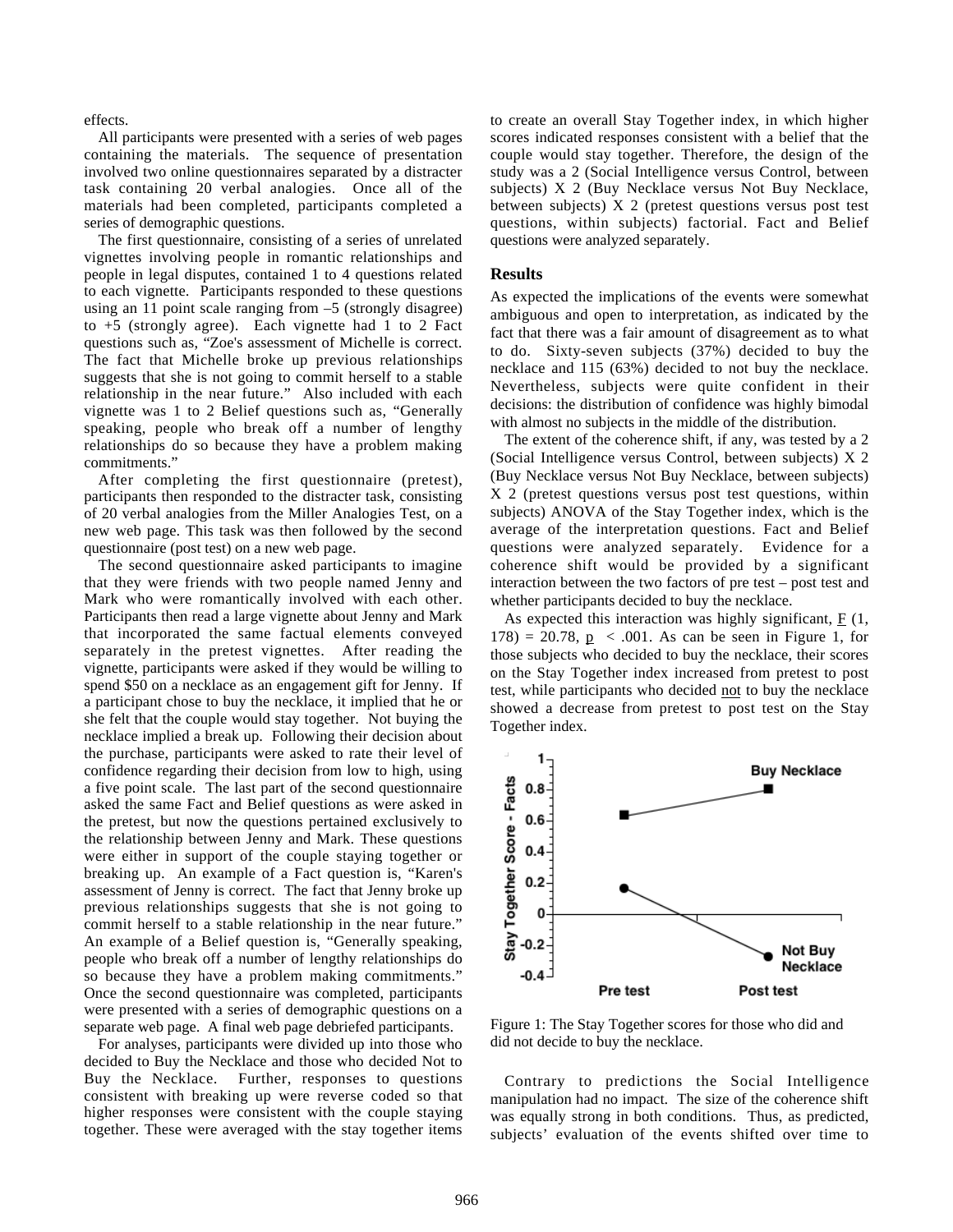become more coherent with their final decision.

Contrary to predictions, there was no evidence of a coherence shift for the belief items. However, we will provide evidence of a shift in belief items in the legal case.

#### **Study 2**

In this study we examined the role of constraint satisfaction processing in legal decision-making. We expected that participants' interpretations of the testimony in a murder case would shift over time so as to become more coherent with their final verdict. We also expected coherence shifts in participants' background beliefs.

#### **Method**

**Participants.** A total of 334 people participated in this study by logging onto our study Web page. Ads were posted on the website "About.com" to advertise the study. To motivate participation, a lottery entry of \$200 was granted to each participant with the odds of winning being 1/200. Participants ranged in age between 18 and 69 with a mean age of 34.

**Procedure.** After reading and accepting the online informed consent, participants responded to a series of unrelated vignettes describing people involved in romantic relationships or legal disputes. There were 1 to 4 questions for each vignette. These questions dealt either with the specific facts of each vignette or general beliefs about the world related to each vignette. Participants responded using an 11 point scale ranging from  $-5$  (strongly disagree) to  $+5$ (strongly agree). Each vignette had 1 to 2 Fact questions. For example, following a vignette about Wendy, who was asked by her girlfriend to identify the person who left flowers on her desk, participants were asked to state their agreement with the following statement: "Wendy's identification makes it likely that it was Dale who left the flowers on Jessica's desk." Also included with each vignette were 1 to 2 Belief questions such as, "In general, when people identify someone whom they've seen once or twice before the identifications are accurate."

After completing this questionnaire (pretest), participants were then administered the distracter task, consisting of 20 verbal analogies from the Miller Analogies Test on a new web page. This task was then followed by the second questionnaire (post test) on another new web page.

The post test consisted of a large legal case about a suspect in the murder of a security guard at a company. The defendant was an employee named Tim O'Reilly. This case incorporated the same factual elements conveyed separately in the pretest vignettes.

After reading the case, participants came to a verdict regarding Tim O'Reilly. Based on their verdict, participants were divided up as either "Convictors" or "Acquittors". Participants were then asked to rate their level of confidence regarding their verdict from low to high, using an 11 point scale. The last part of the second questionnaire asked the same Fact and Belief questions as were asked in the pretest, but now they instead pertained exclusively to the Tim O'Reilly case. An example of a Fact question is, "The

technician's identification of the defendant makes it likely that the person hurrying out of the bookkeeper's office was in fact the defendant." An example of a Belief question is, "In general, when people identify someone whom they've already seen once or twice before the identifications are accurate." These questions were worded either in favor of guilt or innocence. Responses to the questions were later recoded to create what we called a Guilt score, in which higher responses were consistent with a verdict of guilty. Therefore, the design of the study was a 2 (Convictors versus Acquittors, between subjects) X 2 (pretest questions versus post test questions, within subjects). Responses to Fact and Belief questions were separately analyzed. Upon completion of the materials, participants filled out a series of demographic questions.

#### **Results**

As in Study 1, we were successful in creating a scenario that seemed somewhat ambiguous, as there was not agreement as to whether Jason was guilty. 36.4% of the participants gave a verdict of guilty and 63.6% gave an innocent verdict.

Results were analyzed as 2 (Convictors versus Acquittors, between subjects) X 2 (pretest questions versus post test questions, within subjects) ANOVA on the Guilt score. Note that all items were recoded so that higher scores indicated that the item favored Guilt. Responses were analyzed separately for the Fact questions and the Belief questions.

For the Fact items there was a coherence shift as indicated by a significant interaction between Pre post and Verdict,  $E$  $(1, 332) = 204.17$ ,  $p < .001$ . As can be seen in Figure 2, for the Convictors, there was an increase from pre test to post test in their Guilt score, whereas for the Acquittors there was a decrease from pre test to post test.



Figure 2: Agreement with Guilt Score - Facts by individuals either Convicting or Acquitting

In this study, there was also a coherence shift for the Belief items, as indicated by a significant interaction between Pre post and Verdict,  $\underline{F}(1, 332) = 60.68$ ,  $\underline{p} < .001$ . As can be seen in Figure 3, the Belief items exhibited the same pattern as the Fact items, with Convictors exhibiting an increase from pre test to post test on the Guilt score and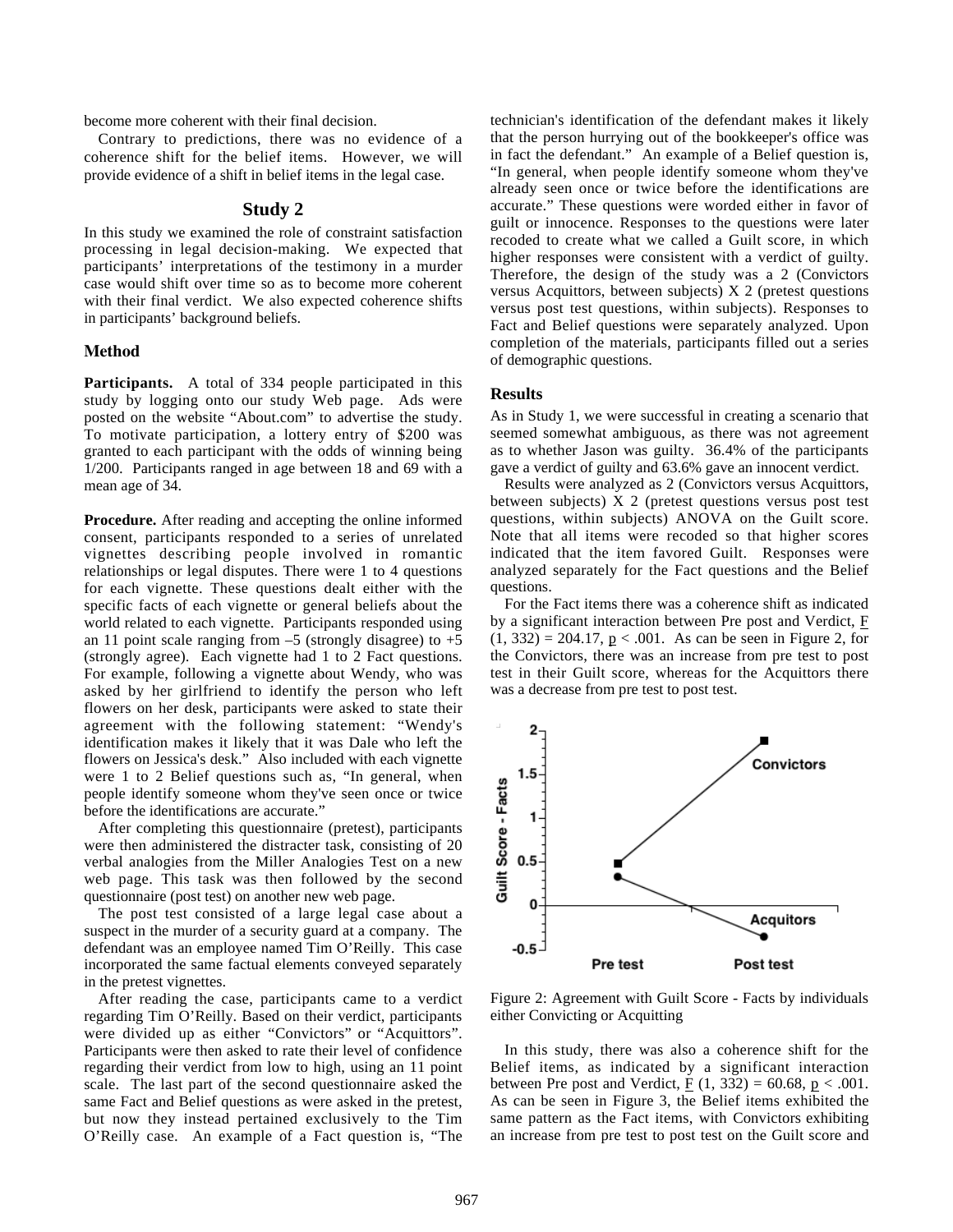Acquittors showing a decrease. Not surprisingly, this effect was somewhat weaker than the effect for Fact questions.



Figure 3: Agreement with Guilt Score - Beliefs by individuals either Convicting or Acquitting

#### **Discussion**

These studies provide further evidence for the important role of constraint satisfaction processes in social reasoning. Coherence based reasoning was found both in decisions about the guilt or innocence of a defendant, as well as in the predictions of the outcomes of a romantic relationship.

In Study 1, subjects' evaluations of the events in the life of Jenny and Mark shifted from pre test to post test to become more coherent with their decision as to whether or not to buy the necklace and therefore, implicitly, with their judgment as to whether Jenny and Mark were likely to marry or split up. And in Study 2, using a quite different kind of task, a legal decision making task, we found the same pattern: Evaluations of the evidence in the murder trial against Tim O'Reilly shifted over time to become more coherent with the verdict of guilt or innocence.

The systematic change in the evaluation of the events from the pre test to the post test in both studies pose a strong challenge to the two syntactic rules that are central to Anderson's (1981, 1996) Information Integration Theory, Bayesian models of information integration, and SEU models. These models assume both *meaning invariance* and *value-integration independence*: the meaning of one attribute should not influence the meaning of another attribute and the integration of information to make a judgment should not affect the meaning of the information going into that judgment.

However, the coherence shifts indicate that our participants violated both principles. The shift of the interpretation of the evidence towards the participants' final judgment is completely inconsistent with both weighted averaging and the multiplication of probabilistic values of the isolated information in the pre test (see also Pennington & Hastie, 1992). A better interpretation is that during the reasoning process that led to the final judgment, the pieces of information interacted dynamically with each other and with the emerging decision, leading to a change in their

meaning.

Our findings and our explanation of them, share some features with Roe, Busemeyer, and Townsend's Multialternative Decision Field Theory, which uses a recurrent neural network to choose among alternatives (Roe, Busemeyer, & Townsend, 2001). However, their recurrent network only applies to alternatives for which valences have already been calculated by an earlier step in the model. That is, the network does not represent the relationships among the attributes that underlie those valences. Thus, in their model, the evaluation of the different alternatives by the recurrent network cannot effect the evaluation of the attributes of the different choices. In contrast, we have shown that the participants' judgments influence the evaluations of the events and evidence.

Our findings are consistent with many of the central features of Pennington and Hastie's Story Model. They support the idea that decisions are determined by the representation constructed rather than by the "raw evidence", that the confidence in the decision is a function of the coherence of the representation, and that the judgments in a trial cannot be explained by means of formal mathematical models (Pennington & Hastie, 1992).

Our findings in the study on legal decision making suggest that coherence processes can also affect general beliefs about the world. Shifts in background beliefs from pre test to post test indicate that these beliefs shifted to become more coherent with the final verdict. Such shifts in background beliefs, which we argue are due to the spread of activation during constraint satisfaction processing, provide further evidence against formal mathematical models, such as IIT and Bayesian models. These models have no way of predicting such shifts in background beliefs.

Our results are clearly consistent with computer simulations of constraint satisfaction processing (Holyoak & Simon, 1999; Holyoak & Thagard, 1989; Read, Vanman, & Miller, 1997; Thagard, 2000), and with the role of constraint satisfaction mechanisms in a number of experimental settings, including causal reasoning (Read & Marcus-Newhall, 1993), analogical reasoning (Spellman & Holyoak, 1992), attitude change (Spellman, Ullman, & Holyoak, 1993), and abstract legal reasoning (Holyoak & Simon, 1999; Simon, Pham, Le, & Holyoak, 2001). Finally, given the similarities between constraint satisfaction processes and the Gestaltian principles underlying classic cognitive consistency theories, this research also suggests that insights from classic cognitive consistency theories in Social Psychology can be extended to larger and more semantically rich tasks than previously conceived.

#### **Acknowledgments**

This research was funded by NSF grant SES-0080424 to Dan Simon and Stephen J. Read.

#### **References**

Abelson, R. P., & Rosenberg, M. (1958). Symbolic psychologic: A model of attitudinal cognition. *Behavioral Science*, *3*, 1-8.

Anderson, N. H. (1981). *Foundations of information*